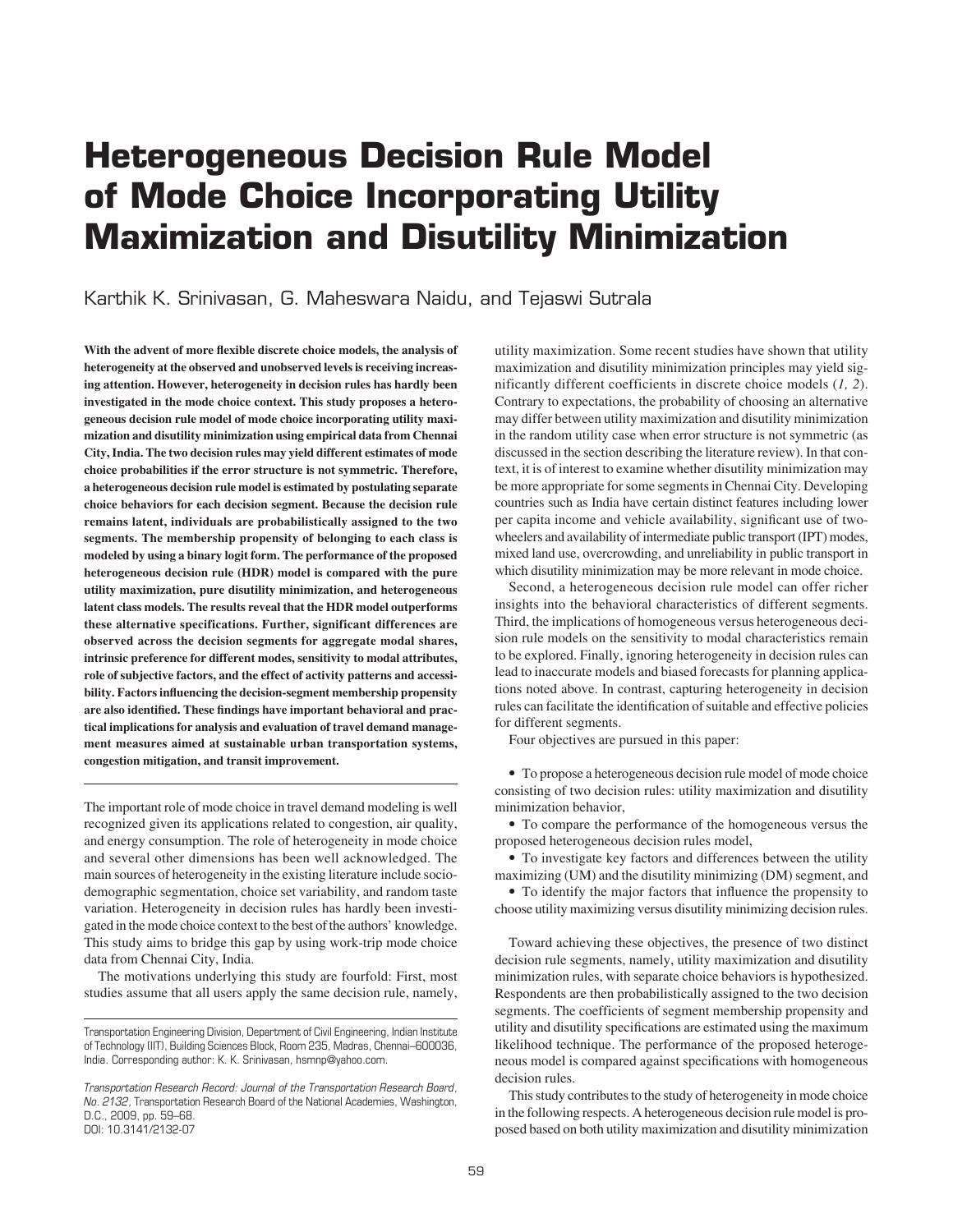principles. The empirical results are consistent with the simultaneous presence of utility maximization and disutility minimization behaviors. Differences in mode choice behavior between utility maximization and disutility minimization segments are analyzed, and salient factors that influence the selection of the two decision rules are investigated.

This paper is organized as follows. The next section presents a review of the related literature on mode choice and heterogeneity. The empirical context of the study and the data description are discussed next. In the following section the model structure of the proposed heterogeneous decision rule (HDR) model and results of baseline homogeneous and heterogeneous decision rule models are presented. The salient findings from the detailed HDR model and results from policy analysis application are presented next. The final section presents a summary of the work along with pointers for future work.

# LITERATURE REVIEW

Mode choice models play an important role in urban travel demand analysis and have been extensively investigated by several researchers. Mode choice is influenced by various factors including the level-ofservice attributes (e.g., travel time, fare), land use and accessibility, as well as individual and household characteristics (*3, 4*). The issue of choice set and variability across respondents has also received considerable attention (*5*).

The importance of observed and unobserved heterogeneity (variation in responsiveness to say travel time and cost, across users) in mode choice has also been recognized in the literature (*6, 7*). Observed heterogeneity is modeled largely through exogenous segmentation (e.g., vehicle ownership, income) or by specifying the coefficients as a function of other variables.

Some researchers have modeled observed heterogeneity through the use of subjective factors. For example, Algers et al. examined the role of comfort and convenience in mode choice through proxy variables such as seat availability and number of transfers (*8*). Koppelman and Lyon proposed a latent variable approach based on factor scores to measure subjective and attitudinal variables and found them to be significant in mode choice (*9*). More recently, Johansson et al., on the basis of Finnish mode choice data, reported that subjective ratings of comfort and flexibility are significant determinants of choice between bus, car, and train, but reliability and safety were not significant (*10*).

With flexible discrete choice models such as mixed multinomial logit (MMNL), attempts to capture unobserved heterogeneity have grown during the past decade. The following types of unobserved heterogeneity in mode choice have been reported:

- Random coefficients across individuals (*6, 11*),
- Variability in variance–covariance structure (*12*),

• Heterogeneity in choice set [e.g., Cascetta and Papola (*13*) and Zhang et al. (*14*)], and

• Latent variable and latent class models (*15–18*).

More recently, Fosgerau and Bierlaire proposed seminonparametric methods for capturing unobserved heterogeneity that capture features such as mass points and multiple modes in the distribution of response coefficients (*19*). Several of these studies highlight the danger of disregarding unobserved heterogeneity when present. Pinjari and Bhat caution that the misspecification of the systematic utility can be wrongly interpreted as unobserved heterogeneity (*20*).

Latent class models offer one way to capture unobserved and observed taste variation. These models assign different coefficient values to different behaviorally similar segments of the population (*21*). Because the segments are unobserved, they are classified as latent or endogenous. Latent class approaches cluster respondents into a number of market segments with similar choice behavior and develop a separate mode choice model for each cluster. In addition, the probability that an individual belongs to a segment is also determined.

Along that line, Greene and Hensher proposed a latent class–based extension of the mixed logit model for the analysis of road type chosen for long-distance travel and found that the latent class model outperforms the mixed logit model (*17*). Bhat applied an endogenous segmentation model using the expectation-maximization algorithm for intercity mode choice and showed that the latent class model outperforms alternative specifications (*21*). Recently Ben-Akiva et al. proposed a hybrid discrete choice framework that combines latent variable and latent class modeling that can allow different decision protocols, choice set formations, and unobserved market segmentation (*15*).

Compared with the random taste variation approaches, only a few studies have used the latent class approach. The advantage of the latent class models is that they enable a better characterization of taste heterogeneity on the basis of sociodemographic information than continuous mixed logit models. Latent class models may be computationally more difficult than standard discrete choice models because of the nonconcavity of the likelihood function. Further, the issues of misspecification and identification assume significance. The segments found in the latent class models may often be based solely on goodness-of-fit measures, but not necessarily with direct behavioral underpinnings in the specification. One assumption in current latent class model implementations is that all segments are assumed to follow the same decision rule but with distinct parameters.

In regard to decision rules, most mode choice studies have relied on the random utility maximization theory, given its versatility and flexibility. The random utility maximization theory assumes that users are rational and choices are consistent and transitive. Misra in a recent paper applied the random disutility minimization theory and estimated the reverse multinomial logit-based choices (*2*). With data from a marketing context, the authors establish that utility maximization and disutility minimization are distinct and can yield different coefficients. The equivalence between utility maximization and disutility minimization holds only when the error terms are symmetric. Disutility minimization models have not received adequate attention in the travel demand literature so far. Similarly, the use of other decision rules, such as the conjunctive, disjunctive, and satisfying rules, is also sparse, more so in the mode choice context. However, a few applications have been reported in destination choice (*22*), housing location (*23*), and route choice contexts (*24*).

To sum up the literature, heterogeneity has received a great deal of research attention recently and has been represented through random taste variation, variability in choice set, and differences in variance– covariance structure. Unlike these approaches that capture heterogeneity in specific variables, successful attempts have also been reported to classify choice into distinct but unobserved groups through latent class models. Two shortcomings are noteworthy in respect to many studies cited above. All respondents are assumed to be homogeneous with regard to the decision rules used. In particular, all users are assumed to be utility maximizers. Second, attempts to identify homogeneous groups (latent classes) of users rely solely on empirical classification through goodness-of-fit measures. Therefore, behavioral differences across segments are difficult to discern and interpret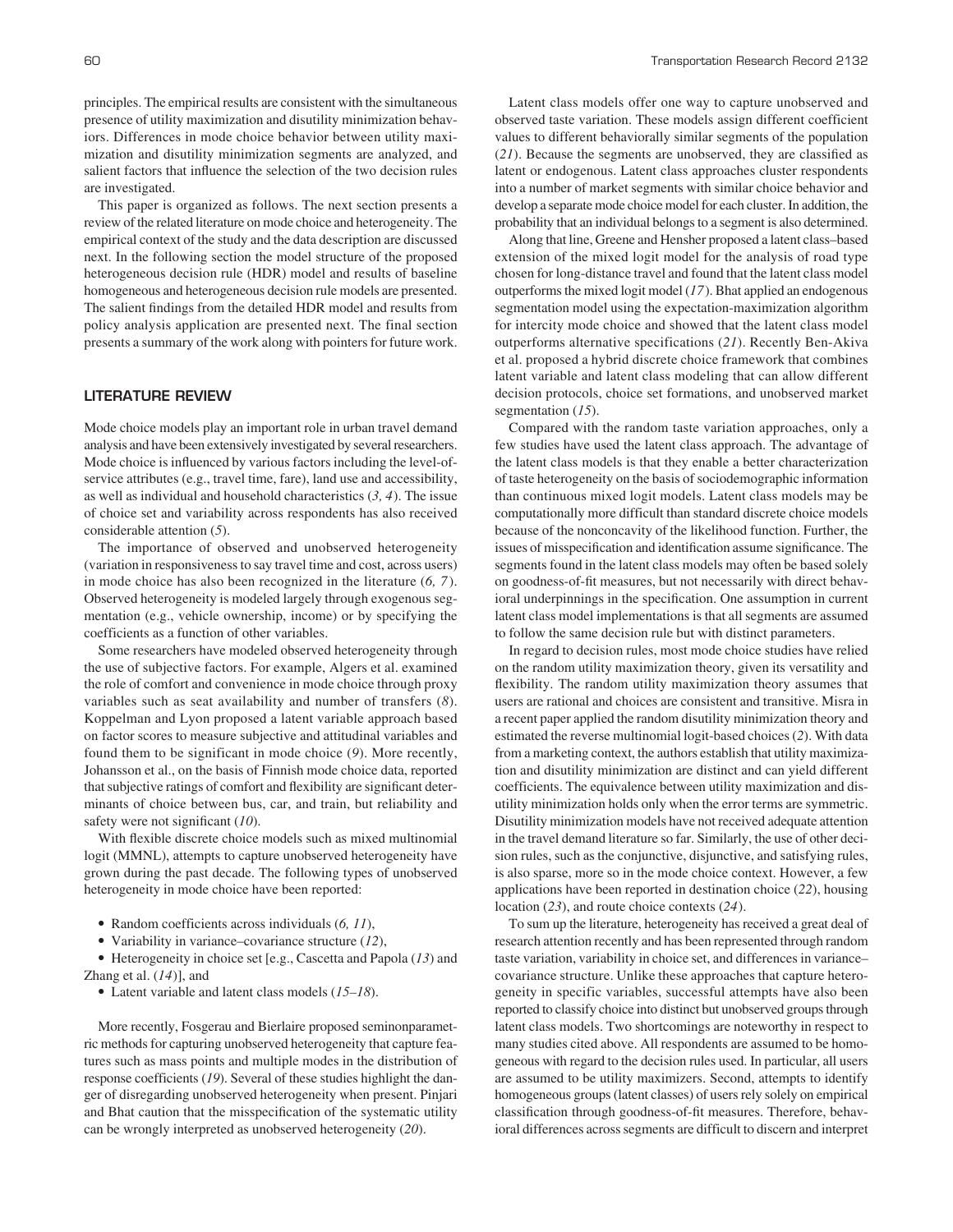directly. This study aims to address those issues by postulating the presence of behaviorally based segments having distinct decision rules as discussed later in this paper.

# DATA DESCRIPTION

The data for this study are based on household surveys of 985 workers from eight zones in Chennai City. Respondents were selected randomly, and face-to-face interviews were conducted to obtain data on their work trips and the related sociodemographic variables.

The data collected with regard to mode choice included the mode chosen to work; vehicle ownership of two-wheelers, four-wheelers, and bicycles; users' ratings of different modes based on subjective factors; and access to public transport. In addition, data were obtained on activity characteristics such as ridesharing and en route shopping frequency and sociodemographic factors such as age, gender, income, and household size. Data on the presence of children and the number of nonworkers in the household were also elicited.

Descriptive statistics from the sample are as follows. The sample values of household size (4.37), percentage of males in the workforce (85%), and average age (36.9) are reasonably representative of the average population values: household size is 4.51, 78% of males are in the workforce, and average age of workers is 38 years. The average income (Rs. 16,185) in the sample is also similar to values of the population reported for Chennai (*25*). The average vehicle ownership per household in the sample is about 1.30 versus 1.44 based on vehicle registration data. The average distance to work is about 10.53 km.

The mode share of two-wheelers in the sample was nearly 42%, and the share of car use for work trips was about 6%. The overall mode share of public transport was 35.94%, with bus and train accounting for 20.1% and 15.84%, respectively. Nearly 9% of respondents reported the use of other IPT modes (e.g., auto rickshaw, share auto) and 6% reached their workplace by walking or by bicycle. The sociodemographic variables and aggregate mode shares were found to be reasonably representative for the given zones based on data in a larger earlier study (*25*).

Users were also asked to provide a rating on a 5-point scale with regard to comfort, reliability, flexibility of departing at any time, flexibility of access to multiple destinations, safety, and stress of various modes. The personal vehicle was given the highest rating on all but three factors, namely, safety, stress, and cost. Bus is ranked the lowest on all factors except cost, safety, and flexibility of multiple destinations. The train was rated lower than personal vehicle on comfort, reliability, and flexibility (departure time and multiple locations), but was rated better on safety, stress, and costs than the personal vehicle. Intermediate public transport (auto rickshaws) was rated better on convenience and reliability but was given the lowest rating on safety and cost.

The following observations are made on the basis of the descriptive statistics: First, two-wheeler ownership is significantly more than car ownership (1.11/household versus 0.19/household). The utility and disutility components of these two modes differ considerably (comfort, safety, exposure to congestion, etc.). Thus, the behavior of mode choice may differ substantially from that reported in other empirical contexts in which most workers own a car.

Second, a significant number of workers may have vehicles in their households, but no access to them (households with fewer vehicles available than workers is 29%) and are referred to as the semicaptive segment. Nearly 22% of respondents have no vehicle in the household or no driving knowledge and are referred to as captive users. Differences in mode shares of public transport are observed between noncaptive (households with more vehicles than workers), semicaptive, and captive groups. The public transport shares for the three groups are 21%, 36%, and 70% respectively. The alternatives available to semicaptive and captive groups suggest that their choice process will be somewhat constrained compared with that of the noncaptive group. Their responsiveness to modal characteristics may also be limited by the absence of sufficient alternatives.

Third, in regard to availability and access to public transportation, the city has an extensive bus network and a moderate-sized rail network that together serve nearly 3.6 million person trips per day. In the sample, the train and bus networks appear to be reasonably accessible to most users (75% of respondents reported residing within 0.5 km of a bus stop and nearly 61% within 1 km from a railway station). Despite the high level of physical accessibility to public transit modes, comfort and convenience may assume importance in the context of severe crowding in public transport modes. In such circumstances, it is unclear whether and to what extent disutility minimization may be invoked vis-à-vis utility maximization in selecting the mode of travel.

In that context, this study hypothesizes that at least some users will choose disutility minimization as the basis for selecting mode of travel to work. This hypothesis is tested in the following sections by developing alternative models of pure utility maximization, pure disutility minimization, and a heterogeneous model with some utility maximizers and some disutility minimizers.

# HETEROGENEOUS DECISION RULE MODEL STRUCTURE AND PRELIMINARY ANALYSIS

### **Description**

The heterogeneous decision rule (HDR) model is based on the conjecture that decision makers can be segmented into two different groups that apply distinct decision rules in selecting the chosen mode. One set of mode-choice decision makers is considered to be made up of utility maximizers and the other set, disutility minimizers.

Because it is not known a priori which of the two rules is applied by a given decision maker, the decision rule used remains latent. The propensity of using these two rules is estimated by using a binary utility function that can help in differentiating between utility maximizers and disutility minimizers. The mathematical formulation of this model is presented below.

#### Specification and Estimation

Let decision makers be denoted by the index  $i = 1, \ldots, N$ , the mode choice alternatives by  $j = 1, \ldots, J$ .

Let  $Y_i = 1$  if individual *i* uses utility maximization to select the chosen mode;

Let  $Y_i = 0$  if individual *i* uses disutility minimization in selecting the chosen mode; and

Let  $\delta_{ij} = 1$  if individual *i* chooses alternative *j* and 0 otherwise.

Let  $U_{ij}$  = utility of alternative *j* to individual *i* if he or she uses utility minimization and

Let  $W_{ij}$  = disutility of alternative *j* to individual *i* if he or she uses disutility minimization.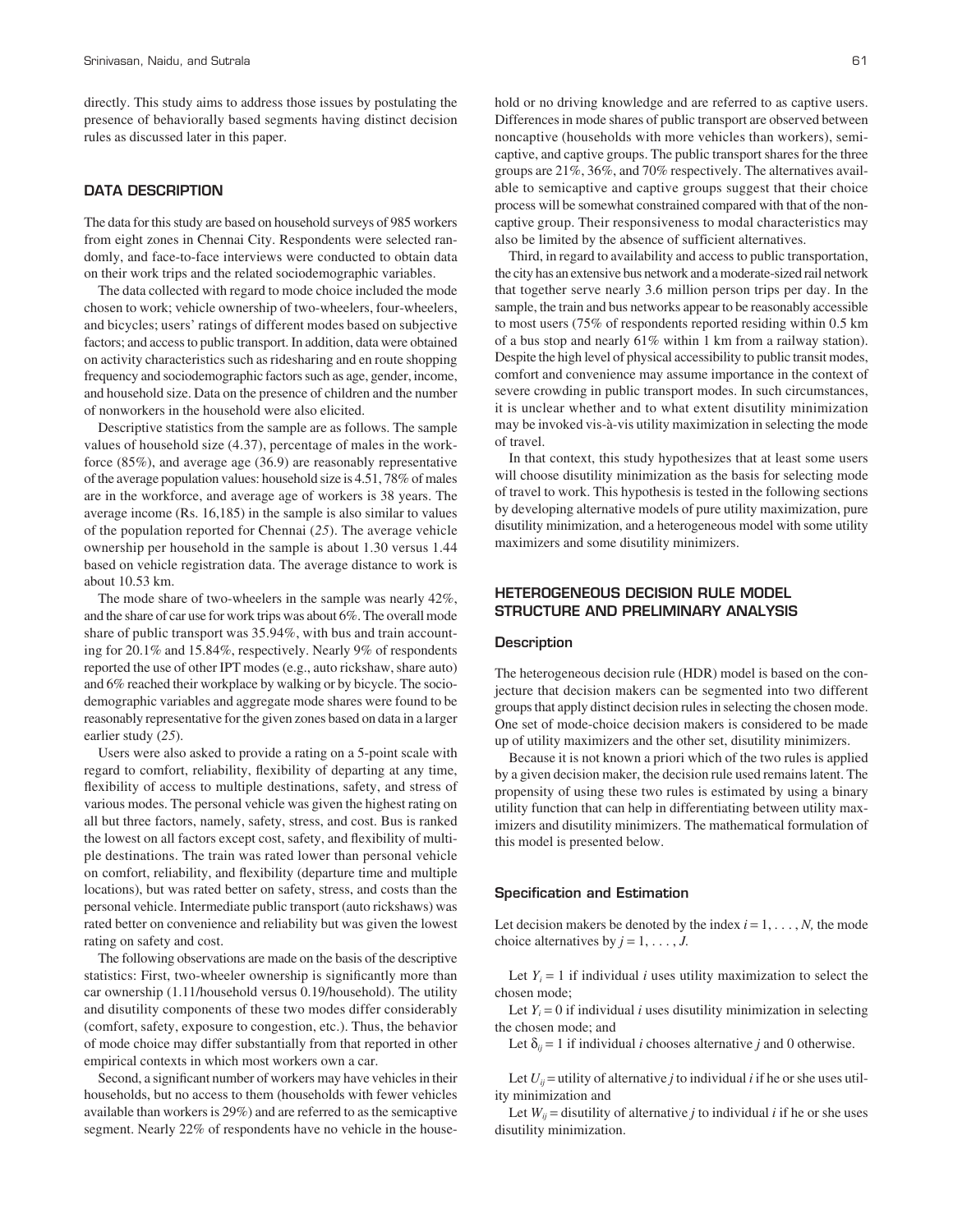Naturally, the utility and disutility of different alternatives are unobserved by the analyst and can be represented as the sum of deterministic and random components. Following conventions, the deterministic and random components are specified as follows:

$$
U_{ij}=V_{ij}+\boldsymbol{\epsilon}_{ij}
$$

$$
W_{ij}=S_{ij}+\Theta_{ij}
$$

where

 $V_{ii}$  = systematic component of utility of mode *j* to individual *i*,  $S_{ij}$  = systematic component of disutility of mode *j* to individual *i*,  $\epsilon_{ij}$  = random component of utility of mode *j* to individual *i*, and

 $\theta_{ij}$  = random component of disutility of mode *j* to individual *i*.

It is assumed that the deterministic components of the utility and disutility are functions of attributes of the decision maker and the alternative modes being considered.

$$
V_{ij} = f(Z_{1i}, X_{1ij}, \beta_1)
$$

$$
W_{ij}=g\big(Z_{2i},X_{2ij},\beta_2\big)
$$

where

 $Z_{1i}$  and  $Z_{2i}$  = vectors of decision-maker characteristics that affect the systematic utility and disutility terms,

 $X_{1ii}$  and  $X_{2ii}$  = vectors of modal attributes of mode *j* that affect the systematic utility and disutility terms, and

 $β_1$  and  $β_2$  = vectors of parameters influencing the systematic utility and disutility terms.

For convenience and as per standard practice, a linear-in-parameters form is assumed for these deterministic components of utility and disutility, respectively.

To keep the model structure simple, intuitive, and analytically tractable, it is assumed that the error terms  $\epsilon_{ij}$  and  $\theta_{ij}$  are independently and identically Gumbel distributed across alternatives and observations. This simplifying assumption is made given the interest in testing whether the hypothesis of different decision rules is supported by the empirical data. However, this assumption can be relaxed in a straightforward fashion in further work.

With these assumptions and notations, the probability of selecting a given mode and the log likelihood can be computed as follows:

For utility maximizers, the probability of choice of an alternative *j* by individual *i*,  $P_{\text{uni}}(j)$ , is given by the standard logit equation.

 $Pr(\text{individual } i \text{ chooses mode } j | \text{utility maximizing rule is used})$ 

$$
=P_{\text{univ}}(j) = \frac{\exp(V_{ij})}{\sum_{k} \exp(V_{ik})} \quad (1)
$$

For disutility maximizers, the user is assumed to select the alternative that has the smallest disutility.

 $Pr(\text{individual } i \text{ chooses mode } j | \text{disutility minimizing rule is used})$ 

$$
= \Pr(W_{ij} \le W_{ik}) \text{ for all } k \neq j
$$

The probability of the choice of an alternative can be derived using DeMorgan's laws as follows.

To illustrate, consider the six-alternative example used in this study. Subscript *i* is dropped for notational clarity.

- $Pr(\text{individual } i \text{ chooses alternative } j | \text{disutility minimization})$ 
	- $p = P_{\text{dm}i}(j)$  = probability (alternative *j* has a lower disutility than other alternatives) =  $Pr(W_j \leq all \text{ alternatives } W_k)$
	- $=1 \Pr(W_j \geq \text{disutility of at least one of the other alternatives})$
	- $= 1 \Pr\left\{\bigcup_k \left[W_j \geq W_k\right]\right\}$  for all k distinct from alternative j.

The above union event can be expanded using elementary probability theory in regard to the intersection of elementary events as follows:

$$
= 1 - \sum \Pr(W_j \ge W_k) + \sum \Pr(W_j \ge W_k \text{ and } W_j \ge W_l)
$$
  
- 
$$
\sum \Pr(W_j \ge W_k \text{ and } W_j \ge W_l \text{ and } W_j \ge W_m)
$$
  
+ 
$$
\sum \Pr(W_j \ge W_k \text{ and } W_j \ge W_l \text{ and } W_j \ge W_m \text{ and } W_j \ge W_l)
$$
  
- 
$$
\sum \Pr(W_j \ge W_k \text{ and } W_j \ge W_l \text{ and } W_j \ge W_m \text{ and } W_j \ge W_n
$$
  
and 
$$
W_j \ge W_o
$$
 (2)

where *k, l, m, n,* and *o* represent indexes of the alternatives that are distinct from each other and are distinct from the chosen alternative *j*.

Each term inside the summation above represents the standard utility maximization probability. For instance,  $Pr(W_i \geq W_k)$  can be expressed as  $\exp(W_j)/[\exp(W_j) + \exp(W_k)]$  and  $\Pr(W_j \ge W_k, W_j, W_m) =$  $\exp(W_i)/[\exp(W_i) + \exp(W_k) + \exp(W_i) + \exp(W_m)].$  In a similar manner, all other terms inside the summation can be computed using MNL expressions with a suitable number of alternatives.

Equations 1 and 2 denote the conditional probability of choice given that the individual maximizes utility and minimizes disutility, respectively. However, the decision rule used actually is latent and is not directly observed.

To quantify the propensity of using the utility maximizing versus disutility minimizing rules, a binary choice structure is assumed. Let  $R_i$  represent a continuous random variable that captures the propensity of individual *i* to use the utility maximizing rule. Whenever this propensity exceeds a threshold, it is assumed that the individual will apply the utility maximizing decision rule. Otherwise, the disutility, minimizing choice rule is invoked. Without loss of generality, the threshold can be taken as zero, by specifying a constant in the deterministic component of  $R_i$ . Thus, the correspondence between the underlying continuous propensity  $R_i$  and the decision rule used  $Y_i$ can be stated as  $Y_i = 1$  if and only if  $R_i > 0$  and  $Y_i = 0$  otherwise. The random propensity corresponding to a decision rule  $R_i$  is assumed to consist of the deterministic term  $Q_i$  (which is a function of user characteristics) and error term  $\eta_i$ , which is independent and identically distributed logistically across observations. The deterministic term of the propensity to select a decision rule is assumed to be affected by the vector of attributes of the decision maker  $X_{3i}$  and the associated vector of parameters denoted by  $\beta_3$ .

With these distributional assumptions, the probability of choosing the two rules is given by

$$
P_{\text{UM}}(i) = \Pr(\text{individual } i \text{ uses utility maximization})
$$
  
= 
$$
\Pr(Q_i + \eta_i \ge 0) = \exp(Q_i) / [1 + \exp(Q_i)]
$$
  

$$
P_{\text{DM}}(i) = \Pr(\text{individual } i \text{ uses distributivity minimization})
$$
  
= 
$$
\Pr(Q_i + \eta_i \le 0) = 1/[1 + \exp(Q_i)]
$$
 (3)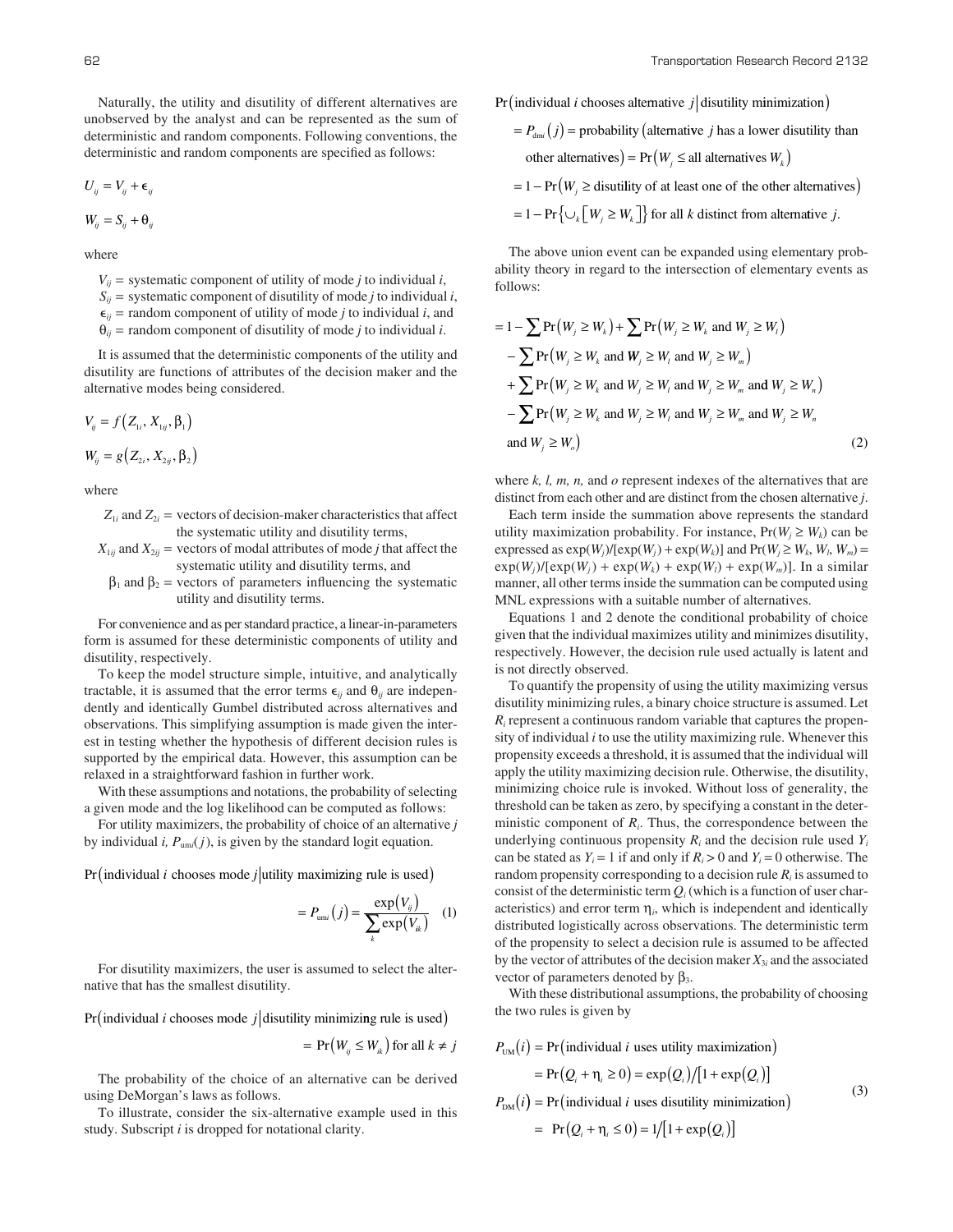Because the actual rule used by the individual is unobserved, the unconditional probability of choosing alternative *j,* for a given individual *i,* can be written in relation to the conditional probabilities of modal choice and probability of choosing the two decision rules as

$$
P_{ij} = P_{\text{UM}}(i) P_{\text{uni}}(j) + P_{\text{DM}}(i) P_{\text{dmi}}(j)
$$
(4)

The likelihood (L) and the log likelihood (LL) of the sample of *N* observations can then be written as

$$
L = \prod_i \prod_j P_{ij}^{\delta_{ij}}
$$

and

$$
LL = \log(L) = \sum_{i} \sum_{j} \delta_{ij} \log[P_{\text{UM}}(i) P_{\text{um}i}(j) + P_{\text{DM}}(i) P_{\text{dm}i}(j)] \tag{5}
$$

where  $\delta_{ii} = 1$  if individual *i* chose alternative *j* and = 0 otherwise.

The vectors of parameters  $\beta_1$ ,  $\beta_2$ , and  $\beta_3$  that affect the model can be estimated using the maximum likelihood technique in view of its desirable asymptotic properties of unbiasedness, consistency, and efficiency.

# FINAL HETEROGENEOUS DECISION RULE MODEL, RESULTS, AND DISCUSSION

## Preliminary Evidence of Heterogeneity in Decision Rules

To assess the possibility of heterogeneous decision segments, the following four models are estimated for the entire data set: (*a*) homogeneous utility maximization model [multinomial logit (MNL)], (*b*) homogeneous pure disutility minimization model [reverse multinomial logit model (RMNL)], (*c*) latent class model (LCM) with two utility maximizing segments, and (*d*) HDR model consisting of a utility maximizing and a disutility minimizing segment. A total of 948 observations were used after missing data were discarded for this baseline specification.

The variables in the baseline model included vehicle ownership, travel time, and cost. The log likelihoods of the homogeneous MNL and RMNL models were −1034.5 and −1037.9 respectively with 14 parameters each. The HDR model and LCM model had log likelihoods of −979.5 and −994.7, with 30 and 27 parameters respectively.

The two homogeneous models can be obtained as a special case of the HDR model by constraining the probability of the utility maximization segment to 0 and 1 respectively. The chi-squared test confirms that the hypothesis of homogeneous decision rule (MNL versus HDR) must be rejected ( $\chi^2_{observed} = 2(55) = 110 > \chi^2_{critical} = 26.3$ ) at the 95% confidence level. Similarly, the MNL and RMNL models are also to be rejected compared with the LCM model on the basis of chi-squared and Horowitz tests respectively. Results indicate that the HDR model is to be preferred over the LCM model at the 95% confidence level.

### Final Model Specification

The results above are consistent with the hypothesis that there are two distinct segments in the population with different decision rules. Therefore, investigating differences in choice behavior across these hypothesized user segments is important from both theoretical and practical standpoints. Further, identifying the factors that differentiate users belonging to the two segments will be useful in developing and targeting suitable policies for each segment.

The following questions arise in this context. Is the sensitivity to modal characteristics such as travel time and cost different across the segments? What is the role of subjective factors in mode choice for each segment? Does the accessibility to public transport have a greater influence on the disutility minimizing segment? How influential are activity characteristics in determining the mode choice of the two segments? Which socioeconomic and demographic user characteristics can effectively explain the decision rule selected? To address these issues, the baseline HDR model is refined by including subjective factors, activity characteristics, and accessibility variables.

## Performance of HDR Model in Calibration and Validation Data Sets

The best-fitting model is shown in Table 1. The proposed HDR model provided a log likelihood of −703.62 and a likelihood ratio index (rho-squared) of 0.445 for the calibration data consisting of 707 observations. Thus, the model provides a reasonably good fit with observed choice data. Pure MNL, pure RMNL, and LCM models were also calibrated with the same specification as this model. The corresponding log likelihood values were −734.41, −742.01, and −732.32 (LCM is not shown in the table) respectively. The results again highlight that the alternative models must be rejected in favor of the proposed HDR model even with the richer specification of explanatory variables.

The performance of the proposed model was also evaluated using a prediction data set with 241 observations (Table 2). The predicted log likelihood from the calibration model was −253.99 and the goodness of fit (likelihood ratio index  $\rho^2$ ) was 41.18%. The corresponding statistics for the other models are MNL (LL = −257.61,  $\rho^2 = 40.34\%$ ), RMNL (LL = -263.11,  $\rho^2 = 39.07\%$ ), and LCM was  $(LL = -272.79,$  and  $\rho^2 = 36.83\%)$ , once again confirming the better predictive ability of the HDR model.

The practical significance of the HDR model can be best understood by comparing the coefficients of the MNL (homogeneous decision model) and the HDR model. Some variables are insignificant in the MNL model but are significant for at least one segment in the HDR model. For instance, the MNL fails to recognize the effect of the number of cars on car and IPT mode shares, the role of flexibility of personal vehicle, and the effect of en route activities (work-related trip frequency). The lack of significance is understandable because these factors affect only one of the two segments in the HDR model. As a result, a homogeneous model may fail to consider policy measures that may be particularly effective in some segments.

At the other extreme, the homogeneous model may overestimate the impact of certain factors and policies by assuming that all respondents are affected. For instance, the effect of no driving knowledge and accessibility of railway station at home and at work is likely to be overestimated by assuming homogeneity, although these variables affect only the disutility minimizing segment. Thus, the homogeneous decision rule model may either overstate or underestimate the impact of certain variables.

## Difference in Choice Behavior Across Utility Maximizers and Disutility Minimizers

The average probability of belonging to the utility maximizing segment is about 32.59%. This finding indicates that a majority of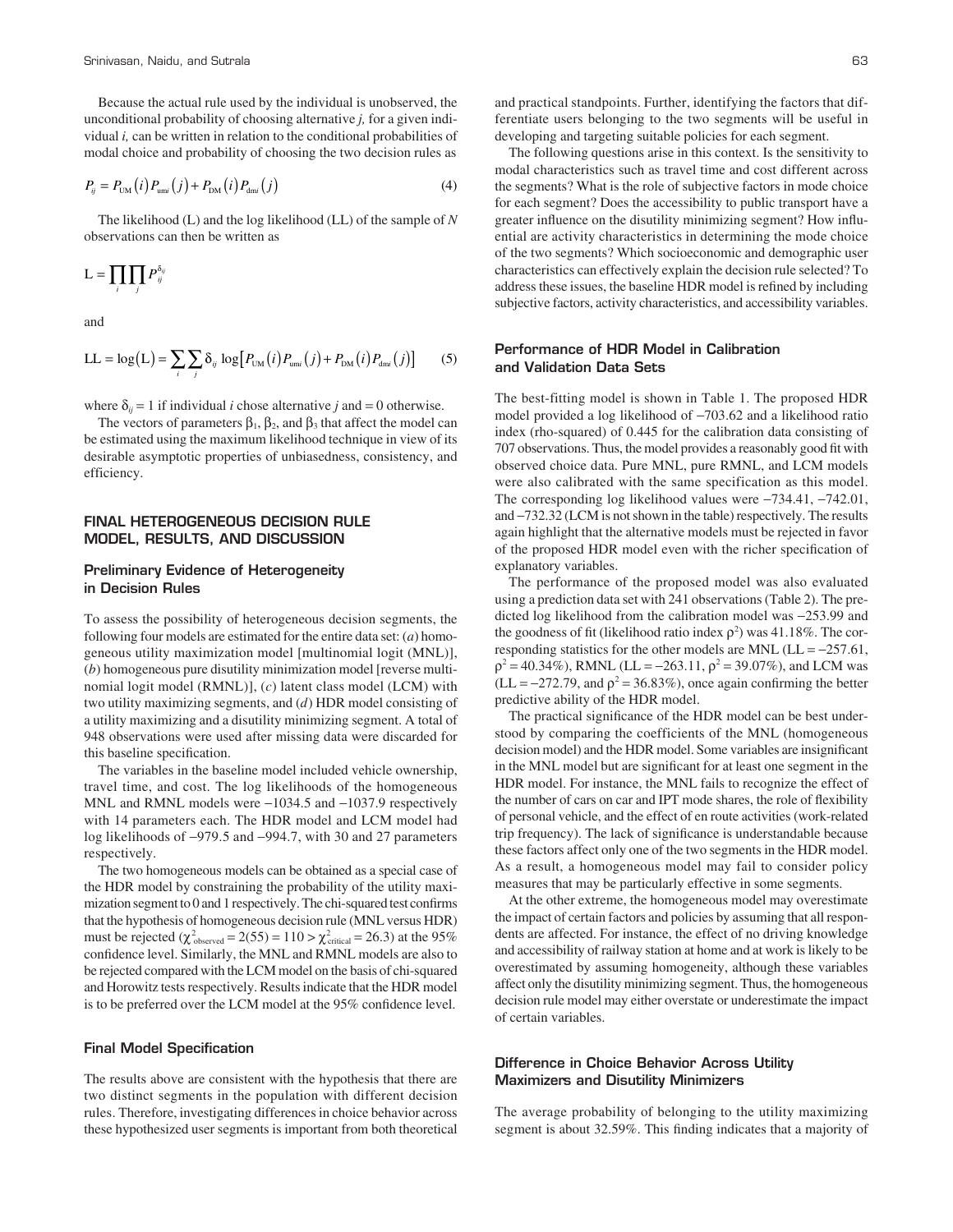# **TABLE 1 Comparison of HDR, MNL, and RMNL Coefficients**

|                                                                                                                                                                         | DM                              |            | UM                           |         |                           |          |          |                          |
|-------------------------------------------------------------------------------------------------------------------------------------------------------------------------|---------------------------------|------------|------------------------------|---------|---------------------------|----------|----------|--------------------------|
|                                                                                                                                                                         | HDR (disutility<br>coefficient) |            | HDR (utility<br>coefficient) |         | MNL (utility coefficient) |          | RMNL     | (disutility coefficient) |
| Variable Description                                                                                                                                                    | Coeff.                          | $t$ -Stat. | Coeff.                       | t-Stat. | Coeff.                    | t-Stat.  | Coeff.   | t-Stat.                  |
| Alternate specific constant two-wheeler                                                                                                                                 | $-0.54$                         | $-3.94$    | 3.78                         | 8.74    | 1.14                      | 11.22    | $-0.90$  | $-10.19$                 |
| Alternate specific constant four-wheeler                                                                                                                                | $-0.08$                         | $-0.98$    | 0.06                         | 0.20    | 0.08                      | 0.96     | $-0.04$  | $-0.48$                  |
| Alternate specific constant train                                                                                                                                       | 2.63                            | 12.54      | $-1.73$                      | $-3.12$ | $-1.37$                   | $-10.01$ | 2.06     | 22.19                    |
| Alternate specific constant other (IPT)                                                                                                                                 | 1.84                            | 10.33      | $-2.73$                      | $-0.45$ | $-0.28$                   | $-1.85$  | 1.38     | 14.46                    |
| Alternate specific constant nonmotorized                                                                                                                                | $-1.11$                         | $-5.01$    | 0.06                         | 0.20    | 0.55                      | 3.34     | $-0.17$  | $-1.60$                  |
| Variation in Travel Time Sensitivity                                                                                                                                    |                                 |            |                              |         |                           |          |          |                          |
| Travel time (two-wheeler, four-wheeler, IPT)                                                                                                                            | 0.02                            | 1.33       | $-0.08$                      | $-1.29$ | $-0.03$                   | $-1.11$  | 0.03     | 2.79                     |
| Travel time (nonmotorized)                                                                                                                                              | 0.12                            | 2.33       |                              |         | $-0.07$                   | $-1.78$  | 0.03     | 0.74                     |
| Travel time (bus, train)                                                                                                                                                | 0.04                            | 2.43       |                              |         | $-0.03$                   | $-4.39$  | 0.02     | 4.17                     |
| Variation in Cost Sensitivity                                                                                                                                           |                                 |            |                              |         |                           |          |          |                          |
| Cost of public transport (distance $\leq 8$ km)                                                                                                                         | 0.64                            | 8.45       |                              |         | $-0.38$                   | $-6.29$  | 0.10     | 2.90                     |
| Cost of IPT (distance $\leq 8$ km)                                                                                                                                      | 0.05                            | 1.41       |                              |         | $-0.03$                   | $-0.62$  | $-0.003$ | $-0.08$                  |
| Cost of two-wheeler (distance $\leq 8$ km, no vehicle)                                                                                                                  | 0.44                            | 2.7        | $-0.09$                      | $-1.46$ | $-0.28$                   | $-8.45$  | 0.10     | 6.36                     |
| Cost of two-wheeler (distance $> 8$ km, no vehicle)                                                                                                                     | 0.13                            | 2.08       | $-0.05$                      | $-1.30$ | $-0.11$                   | $-2.09$  | 0.08     | 6.51                     |
| Cost of four-wheeler (distance $\leq 8$ km, no vehicle)                                                                                                                 | 5.45                            | 1.48       |                              |         | $-0.06$                   | $-0.14$  | 0.02     | 0.76                     |
| Cost of four-wheeler (distance $> 8$ km, no vehicle)                                                                                                                    | 0.02                            | 1.46       |                              |         | $-0.02$                   | $-0.74$  | 0.01     | 0.42                     |
| Vehicle Ownership and Driving Knowledge                                                                                                                                 |                                 |            |                              |         |                           |          |          |                          |
| No driving knowledge (bus, train)                                                                                                                                       | $-1.13$                         | $-4.63$    |                              |         | 1.24                      | 5.60     | $-0.72$  | $-4.78$                  |
| Vehicle ownership of two-wheeler only (train)                                                                                                                           |                                 |            | 0.25                         | 0.75    |                           |          |          |                          |
| Number of four-wheelers (four-wheeler, IPT)                                                                                                                             |                                 |            | 3.48                         | 7.65    |                           |          |          |                          |
| Subjective Factors                                                                                                                                                      |                                 |            |                              |         |                           |          |          |                          |
| Reliability rating of train (train)                                                                                                                                     | $-0.5$                          | $-11.14$   | 0.49                         | 6.47    | 0.50                      | 16.34    | $-0.31$  | $-11.57$                 |
| Indicator variable $= 1$ if safety of traveling in<br>train is higher than personal vehicle (train)                                                                     | $-0.59$                         | $-3.00$    |                              |         | 0.61                      | 4.10     | $-0.49$  | $-4.38$                  |
| Indicator variable $= 1$ if stress of traveling in<br>bus is higher (two-wheeler, train)                                                                                | $-0.42$                         | $-2.53$    |                              |         | 0.20                      | 1.51     | $-0.16$  | $-1.60$                  |
| Indicator variable $= 1$ if flexibility of multiple<br>destinations of private vehicle is higher than<br>bus and IPT (two-wheeler)                                      | $-0.39$                         | $-1.89$    | 1.42                         | 3.15    |                           |          |          |                          |
| Role of Accessibility                                                                                                                                                   |                                 |            |                              |         |                           |          |          |                          |
| Indicator variable $= 1$ if distance of local train<br>station to office $< 1,000$ m                                                                                    | $-0.71$                         | $-3.45$    |                              |         | 0.54                      | 3.45     | $-0.29$  | $-2.44$                  |
| Indicator variable $= 1$ if reaching local railway<br>station is easy (train)                                                                                           | $-0.87$                         | $-4.76$    |                              |         | 0.64                      | 4.62     | $-0.35$  | $-3.34$                  |
| Indicator variable $= 1$ if distance of home<br>bus stop $<$ 500 m (train, IPT)                                                                                         | 0.64                            | 4.94       |                              |         | $-1.66$                   | $-14.61$ | $-0.08$  | $-1.19$                  |
| <b>Activity Characteristics</b>                                                                                                                                         |                                 |            |                              |         |                           |          |          |                          |
| Indicator variable $= 1$ if a shopping store is<br>available near the house or the place of<br>work (four-wheeler, IPT)                                                 |                                 |            | 0.15                         | 1.43    |                           |          |          |                          |
| Indicator variable $= 1$ if the user either<br>frequently travels on work-related trips during<br>office hours or returns home for lunch<br>(two-wheeler, four-wheeler) |                                 |            | 1.25                         | 1.84    |                           |          |          |                          |

*(continued)*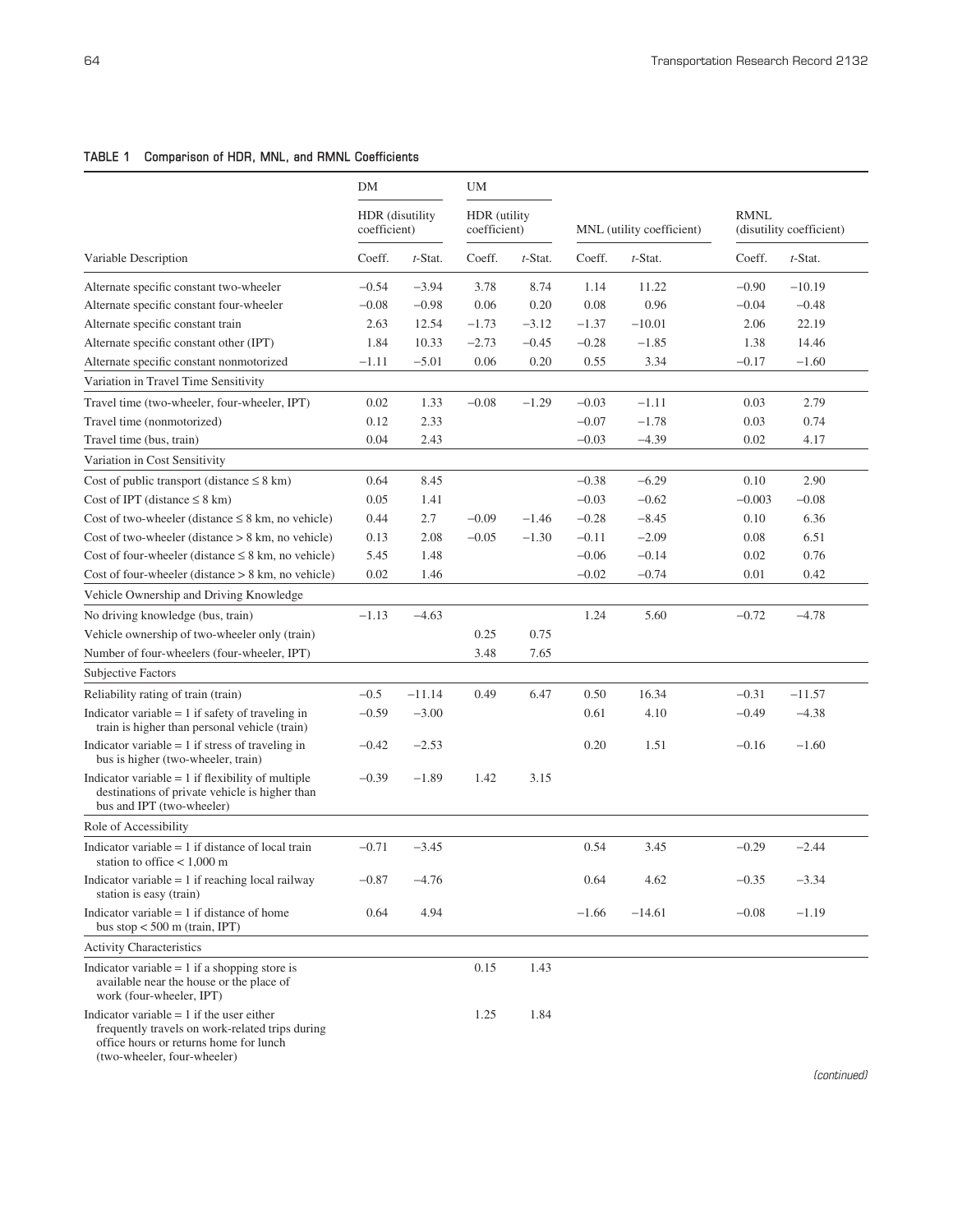| <b>TABLE 1</b> (continued) | Comparison of HDR, MNL, and RMNL Coefficients |  |  |  |  |
|----------------------------|-----------------------------------------------|--|--|--|--|
|----------------------------|-----------------------------------------------|--|--|--|--|

|                                                                                    | DM                               |            | UM                           |             |                           |              |                                         |                |
|------------------------------------------------------------------------------------|----------------------------------|------------|------------------------------|-------------|---------------------------|--------------|-----------------------------------------|----------------|
|                                                                                    | HDR (disutility)<br>coefficient) |            | HDR (utility<br>coefficient) |             | MNL (utility coefficient) |              | <b>RMNL</b><br>(disutility coefficient) |                |
| Variable Description                                                               | Coeff.                           | $t$ -Stat. | Coeff.                       | t-Stat.     | Coeff.                    | $t$ -Stat.   | Coeff.                                  | t-Stat.        |
| Utility 3 (membership)                                                             |                                  |            |                              |             |                           |              |                                         |                |
| Alternate specific constant (utility maximization)                                 | $-1.71$                          | $-7.49$    |                              |             |                           |              |                                         |                |
| Indicator variable—high household income<br>$($ >\$25,000) (utility maximization)  | 0.58                             | 1.34       |                              |             | 0.75                      | 2.47(4w)     | $-0.47$                                 | $-1.91(4w)$    |
| Indicator variable $= 1$ if there are kids below<br>age 5 (utility maximization)   | 0.97                             | 3.08       |                              |             |                           |              |                                         |                |
| Indicator variable $= 1$ if work time is not flexible<br>(disutility minimization) | 1.71                             | 3.75       |                              |             | 0.83                      | 5.27(2w, 4w) | $-0.65$                                 | $-5.36(2w,4w)$ |
| Indicator variable $= 1$ if worker belongs to the<br>choice sector (utility max)   | 2.41                             | 9.79       |                              |             |                           |              |                                         |                |
| LL(0)                                                                              |                                  |            |                              | $-1,266.77$ |                           | $-1,266.77$  |                                         | $-1,266.77$    |
| LL (convergence)                                                                   |                                  |            |                              | $-703.62$   |                           | $-734.41$    |                                         | $-742.012$     |
| Likelihood ratio index $(\rho^2)$                                                  |                                  |            |                              | 0.445       |                           | 0.420        |                                         | 0.414          |
| No. of observations                                                                |                                  |            |                              | 707         |                           | 707          |                                         | 707            |

respondents in the sample use disutility minimization rather than utility maximization in selecting their means of travel to work.

The average mode shares show that nearly two-thirds of respondents in the utility maximization group choose personal vehicles (55.38% for two-wheelers and 8.07% for cars). The public transport mode share is about 28%, and the other modes (nonmotorized and IPT) make up a nearly 8% share. In sharp contrast, among the disutility minimization segment, the public transport share is the largest (about 46%), followed by personal vehicle modes (nearly 35% with 32% two-wheeler and 2.6% car). Note the sharp reduction in both two-wheeler (22%) and car shares (nearly 5.5%) in the disutility minimization group. Furthermore, the share of nonmotorized and IPT in this segment, about 21%, is quite substantial compared with the UM segment. The preference for IPT modes is particularly strong in the disutility minimization segment with a share of 13.92% in contrast to the 0.15% in the UM group. These results suggest that UM users may value personal mobility and privacy, and DM users may also shift from public modes to semiprivate modes (such as intermediate public transport), which offer greater flexibility and comfort. Thus, the DM users are not necessarily captive to public transport modes.

Table 1 presents the coefficients of the deterministic utility (*V*) and disutility components (*S*) for the HDR model. A positive coefficient for a variable in utility maximization implies that the utility increases as the variable increases; a positive disutility coefficient implies that the disutility increases with the variable.

A comparison of the alternative specific constants reveals a greater preference for the two-wheeler among utility maximizers than among disutility minimizers. The constant associated with nonmotorized modes is larger for the disutility minimization group, which may be a reflection of the vehicle availability in this group. These results may be attributed to the constraints and perceived inconvenience of public transport, IPT, and nonmotorized modes. Another interesting observation is that the perceived disutility of IPT (after accounting for the effect of other factors) is more than that for the train for the UM segment and vice versa for the DM segment. The findings point to the greater value placed on personal mobility in the utility maximization segment than in the disutility minimization segment.

| Mode                   | <b>HDR</b> Mode<br>Share | <b>MNL</b> Mode<br><b>Share</b> | <b>RMNL Mode</b><br><b>Shares</b> | LCM Mode<br><b>Shares</b> | <b>Actual Mode</b><br><b>Shares</b> |
|------------------------|--------------------------|---------------------------------|-----------------------------------|---------------------------|-------------------------------------|
| Two-wheeler            | 40.94                    | 42.21                           | 42.08                             | 38.41                     | 43.57                               |
| Four-wheeler           | 4.95                     | 4.89                            | 5.06                              | 5.16                      | 6.22                                |
| <b>Bus</b>             | 22.32                    | 21.07                           | 20.8                              | 17.48                     | 18.67                               |
| Train                  | 16.66                    | 16.55                           | 15.98                             | 13.34                     | 16.6                                |
| <b>IPT</b>             | 9.65                     | 9.79                            | 9.96                              | 20.32                     | 7.88                                |
| Nonmotorized           | 5.49                     | 5.49                            | 6.12                              | 5.29                      | 7.05                                |
| LL(0)                  | $-431.81$                | $-431.81$                       | $-431.81$                         | $-431.81$                 |                                     |
| $LL$ (pred)            | $-253.99$                | $-257.61$                       | $-263.11$                         | $-272.79$                 |                                     |
| Predicted $\rho^2$ (%) | 41.18                    | 40.34                           | 39.07                             | 36.83                     |                                     |

**TABLE 2 Log Likelihood and Mode Shares in Prediction Data**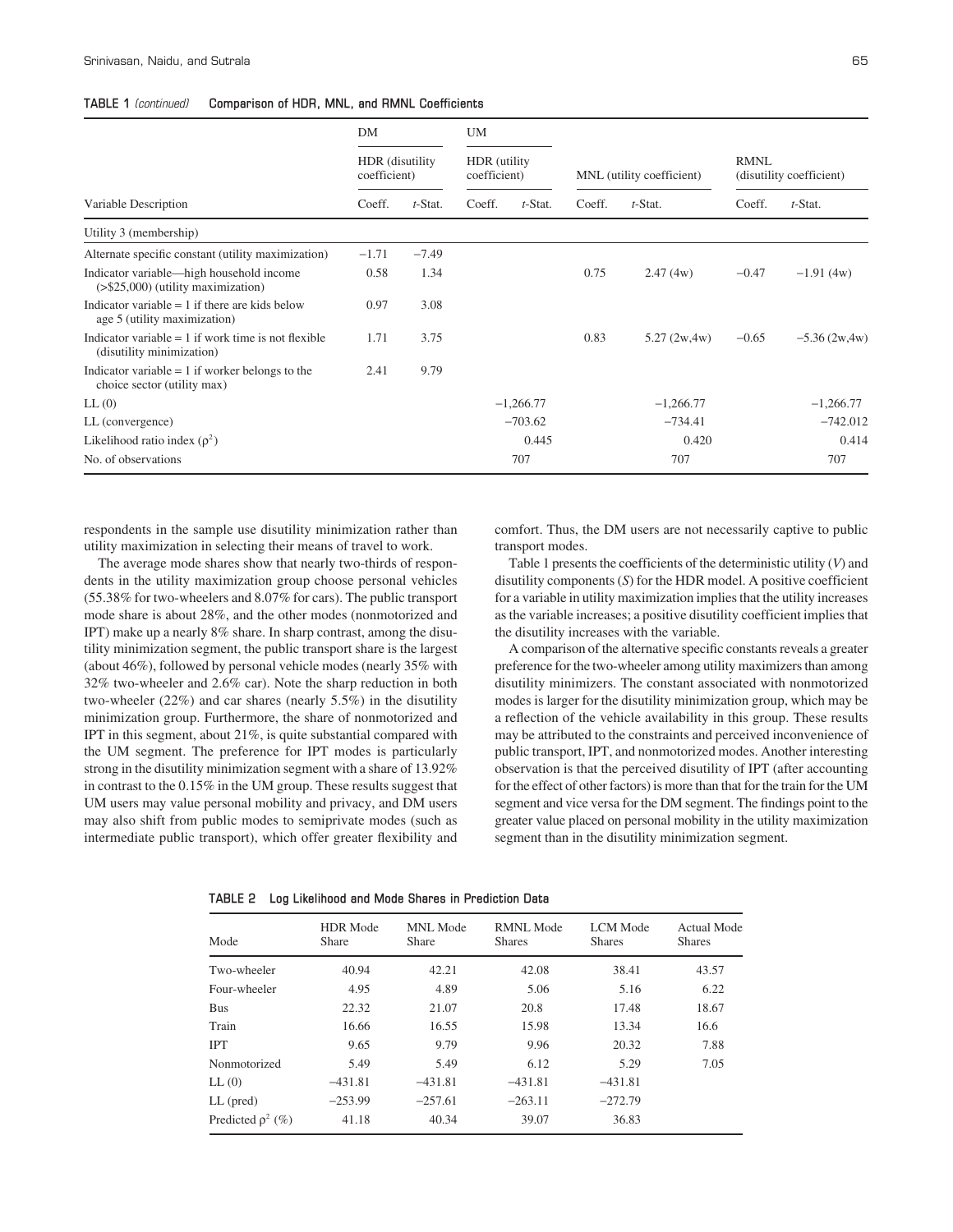Findings also highlight some salient differences in sensitivity to travel time and cost across the two decision segments. For instance two-wheeler and public transport cost sensitivity is particularly high in the disutility segment, whereas it is insignificant in the utility maximizing group. Note also that the disutility minimizing group is not sensitive to the cost of IPT and the car. Further, the two-wheeler sensitivity for this segment decreases significantly with distance.

In regard to travel time, the significant difference is in the sensitivity of disutility minimizers to nonmotorized and public transit modes, whereas utility maximizers are not sensitive to the travel times of these modes. In addition, sensitivity to travel time of nonmotorized modes is much higher (−0.12) than for other modes. In contrast, the public transport and nonmotorized travel time coefficients are insignificant for the UM segment

The results highlight the nonlinear variation of cost sensitivity with increasing trip length. A similar effect of reduced sensitivity is also seen in the case of UM (-0.09 and -0.05 for trips shorter than and longer than 8 km). However, the cost coefficient in UM for other modes was insignificant.

#### Vehicle Availability

The following variables were found to be significant determinants of choice. Workers from the UM segment belonging to households with more cars exhibit a greater propensity to choose car and IPT modes over other alternatives. This may be attributed to the greater affordability of personal vehicles and preference for unconstrained mobility among these users. In the UM segment, workers from households with only two-wheelers are more likely to select the train, which may reflect the resource sharing constraints in such households. Disutility minimizers with no driving knowledge are more likely to prefer bus or train over nonmotorized and IPT modes. Thus, captivity plays a more significant role in public transport choice in the disutility minimizing segment.

#### Role of Subjective Factors

The preference for personal vehicles is attributable in part to the greater flexibility they afford to reach multiple destinations in both segments. However, this effect was much more influential in the case of UM (1.42) than DM (0.39). The choice of public transport modes is also affected by subjective factors. For instance, both groups are more likely to select train if the perceived reliability is high. But the effect of train reliability is nearly the same in both segments. Other subjective factors such as stress and safety also affect the choice in the DM segment. Train is preferred by disutility minimizers who perceive the personal vehicle to be less safe than the train. Similarly, respondents who reported higher stress levels for bus (possibly due to overcrowding) are more likely to prefer the train or two-wheeler. Thus, the DM segment appears to place more emphasis on the inconvenience perceived in available modes, whereas the UM segment attaches greater importance to flexibility and value offered particularly by personal modes.

## Effect of Accessibility and Activity Characteristics

The effect of access to public transport was found to be significant only for the disutility minimization segment, perhaps because of its larger share in the sample and its greater intensity of use of public transport modes. Access to railway stations near home and access at work were both found to be significant for this group in the anticipated direction. Further, the presence of a bus stop near home was a strong deterrent to the use of IPT and train modes in this segment.

Work-related and en route activities appear to be a significant determinant of personal vehicle choice in the utility maximization group. The presence of a grocery store near home correlated positively with the propensity to use a car or IPT, which may facilitate en route shopping stops unlike public modes. Respondents who make frequent work-related trips during lunch or after office hours were also more likely to use a personal vehicle in this segment. Thus, the UM segment appears to place a premium on the flexibility to perform other activities and trips while selecting the commute mode.

## Factors Influencing Selection of Decision Rule

The following variables were found to play an important role in the propensity to use the utility maximizing decision rule. The alternative specific constant is negative, suggesting a significant propensity to be a disutility minimizer among workers in Chennai City, which is borne out by the average segment shares noted earlier in this section. The propensity to belong to the utility maximizing segment increases as income increases, which is consistent with intuition. The workers belonging to the noncaptive segment are more likely to be utility maximizers. Users with small children (<5 years old) and those with flexible work hours are also more likely to be utility maximizers, highlighting the greater role of time and interpersonal constraints in mode choice.

#### Application of HDR Models for Policy Analysis

To assess the performance in regard to policy evaluations, the role of two policy and planning scenarios was analyzed using the HDR, MNL, and RMNL models. The mode choice probabilities and aggregate shares were compared under the following scenarios: (*a*) increase in travel time by 40% of road-based modes and (*b*) increase in cost of two-wheeler, four-wheeler, and IPT modes (bus cost is assumed to be fixed at current levels as a result of regulatory issues). These two scenarios are intended to study the effect of a significant increase in congestion and fuel price from the current scenario. For each model, the predicted modal share in each policy scenario of interest is computed as shown in Table 3.

With the increase in travel time, almost all models lead to nearly the same mode share for car, train, and nonmotorized modes in the anticipated directions. However, there are significant differences in the mode shares of bus and two-wheeler. In particular, the homogeneous models, MNL and RMNL, estimate a 0.1% to 0.6% increase in two-wheeler share when travel time increases by 40%, which appears to be counterintuitive, whereas the HDR estimates a nearly 1.3% decline. The decline in bus share is sharper in the homogeneous model (nearly 5.6%–6%) compared with a 4% reduction estimated by the HDR model. All models capture an increased mode share of train by about 4.5% (because it is not affected by congestion) and a slight increase in IPT (nearly 1%) with such a significant travel time increase of road-based modes.

There are clear differences in the impact of travel time across the decision segments (Table 4). The travel time increase leads to a 9% reduction in bus share among DM, and an increase of nearly 5% for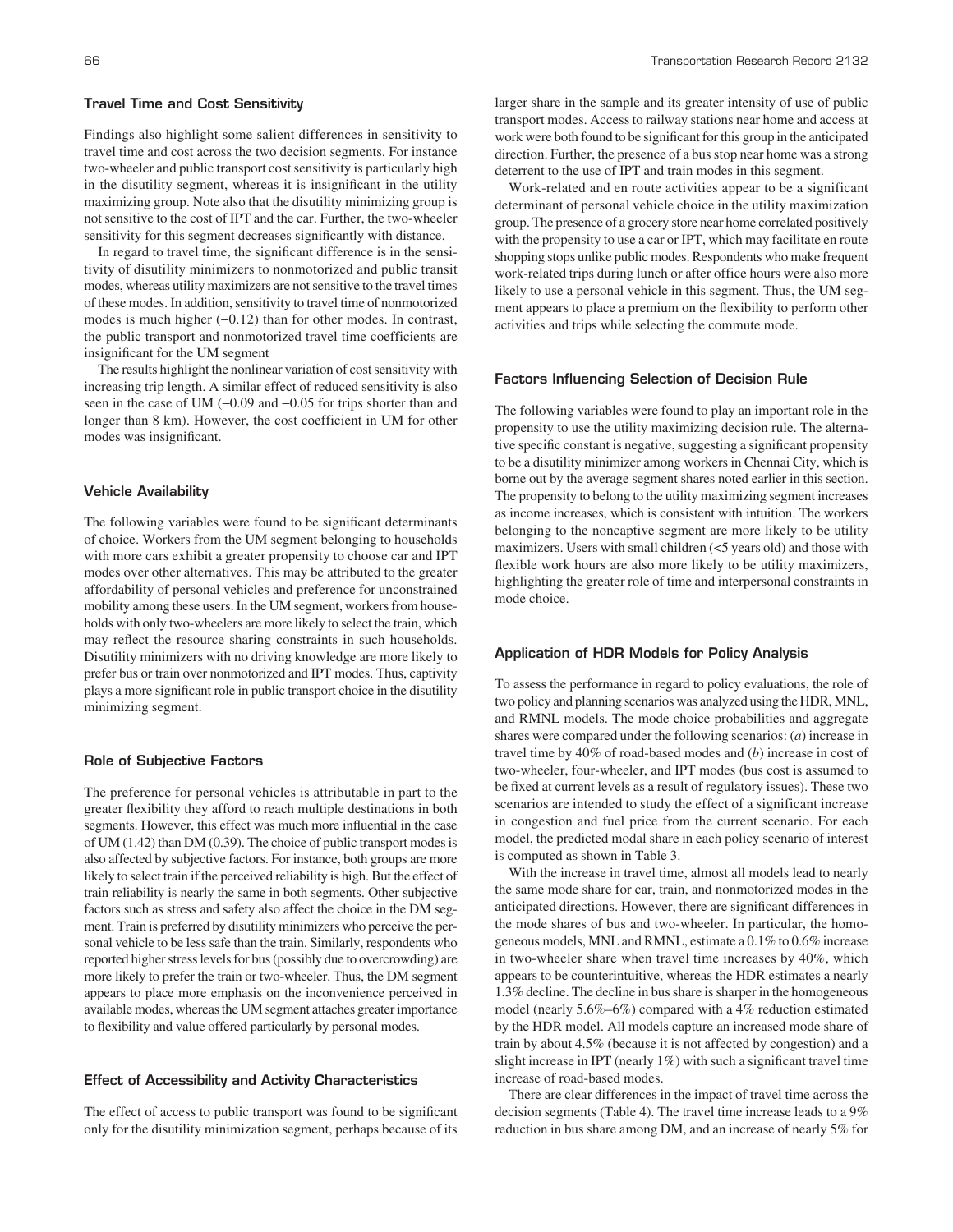| Mode         | Travel Time Increase by 40% |       |       | PV <sup>a</sup> and IPT Travel Cost<br>Increase by 40% |       |             |                             |
|--------------|-----------------------------|-------|-------|--------------------------------------------------------|-------|-------------|-----------------------------|
|              | <b>HDR</b>                  | MNL   | RMNL  | <b>HDR</b>                                             | MNL   | <b>RMNL</b> | <b>Actual Mode</b><br>Share |
| Two-wheeler  | 40.64                       | 42.38 | 41.91 | 32.59                                                  | 32.3  | 34.68       | 41.77                       |
| Four-wheeler | 4.99                        | 5.33  | 5.39  | 5.46                                                   | 4.77  | 5.22        | 6.01                        |
| Bus          | 16.13                       | 14.68 | 14.31 | 26.48                                                  | 25.74 | 23.73       | 20.25                       |
| Train        | 21.05                       | 21.01 | 21.27 | 18.77                                                  | 19.15 | 17.94       | 16.46                       |
| <b>IPT</b>   | 10.71                       | 10.35 | 10.2  | 10.28                                                  | 11.55 | 12.09       | 9.49                        |
| Nonmotorized | 6.48                        | 6.25  | 6.92  | 6.43                                                   | 6.48  | 6.34        | 6.01                        |
|              |                             |       |       |                                                        |       |             |                             |

**TABLE 3 Policy Analysis Results**

 ${}^a$ PV = private vehicle.

train, 2% for two-wheelers, and nearly 1% each for nonmotorized and IPT modes. In contrast, travel time increase results in a decline of 5% and 1% in two-wheeler and car shares respectively and nearly 3% increase in bus and train shares. These differences are a reflection of the greater value of travel time for personal vehicle (PV) users, which results in a shift to other modes, whereas the disutility minimizers seek to shift from bus to other modes with increasing travel time.

For the scenario of cost increase, both homogeneous decision rule models underestimate the share of some modes and overestimate the share of others. For instance, car and bus shares are underestimated by nearly 0.25% to 2.7% and IPT shares are overestimated by about 1.2% to 1.8% relative to the HDR model. The homogeneous decision models exhibit mixed trends in estimating the two-wheeler and nonmotorized shares. The pure disutility minimization model overestimates two-wheeler share after cost increase, whereas the utility maximization model underestimates this share. In other words, the pure UM (MNL) model overestimates the adverse impact of a cost increase on two-wheeler share. In contrast to two-wheeler share, the utility maximization model overestimates train share and the RMNL underestimates compared with HDR.

Unlike the effect of travel time, the effect of cost on the UM group is smaller. The personal vehicle shares decline by about 4% for twowheelers and 0.6% for cars, with little change in the shares of other modes. However, a much larger influence of cost increase is observed in the DM segment. There is a nearly 11.5% reduction in two-wheeler share and 0.5% reduction in car use. The shift is observed from personal vehicle to public modes (bus increases by 7%, train by nearly 3%, and nonmotorized and IPT modes by about 1%). These findings suggest that the utility maximization group is much less elastic to price than the disutility minimization segment.

## **CONCLUSIONS**

This study investigates the possibility of heterogeneity in decision rules in the context of work-trip mode choice. Specifically, the presence of two decision segments, namely, utility maximizing and disutility minimizing segments, is hypothesized. The choice behavior of these segments is quantified using MNL and reverse MNL models, and the segment membership propensity is quantified using a binary logit structure. The resulting heterogeneous decision rule model is estimated using the maximum likelihood technique.

The empirical results from the calibration data show that the proposed heterogeneous decision rule model outperforms homogeneous specifications (pure utility maximization and pure disutility minimization). Further, it is also superior to a latent class model with two utility maximizing segments that also outperforms the homogeneous models. These results are observed for a baseline specification involving only modal attributes and extended specifications involving subjective factors and activity characteristics. The findings are also corroborated by the better predictive ability of the proposed HDR model with a holdout data set. Thus, the results provide significant evidence of the simultaneous presence of utility maximizing and disutility minimizing behavior among respondents. In addition, the results indicate that the utility maximization and disutility minimization represent distinct behaviors. This indicates the absence of

**TABLE 4 Utility Maximization and Disutility Minimization Mode Shares Under Different Policy Scenarios**

| Mode         | <b>Travel Time</b><br>Increase by 40% |                          | PV and IPT Travel Cost<br>Increase by 40% |                          | <b>Existing Scenario</b>        |                          |  |
|--------------|---------------------------------------|--------------------------|-------------------------------------------|--------------------------|---------------------------------|--------------------------|--|
|              | <b>UM</b> Mode<br><b>Shares</b>       | DM Mode<br><b>Shares</b> | <b>UM</b> Mode<br><b>Shares</b>           | DM Mode<br><b>Shares</b> | <b>UM</b> Mode<br><b>Shares</b> | DM Mode<br><b>Shares</b> |  |
| Two-wheeler  | 49.98                                 | 34.84                    | 51.64                                     | 21.11                    | 55.38                           | 32.65                    |  |
| Four-wheeler | 7.00                                  | 2.66                     | 8.71                                      | 2.00                     | 8.07                            | 2.57                     |  |
| <b>Bus</b>   | 17.17                                 | 16.62                    | 15.68                                     | 32.85                    | 14.42                           | 25.66                    |  |
| Train        | 16.99                                 | 23.89                    | 15.55                                     | 21.88                    | 14.14                           | 19.02                    |  |
| <b>IPT</b>   | 0.14                                  | 15.14                    | 0.16                                      | 14.91                    | 0.15                            | 13.92                    |  |
| Nonmotorized | 8.73                                  | 6.84                     | 8.25                                      | 7.24                     | 7.84                            | 6.17                     |  |